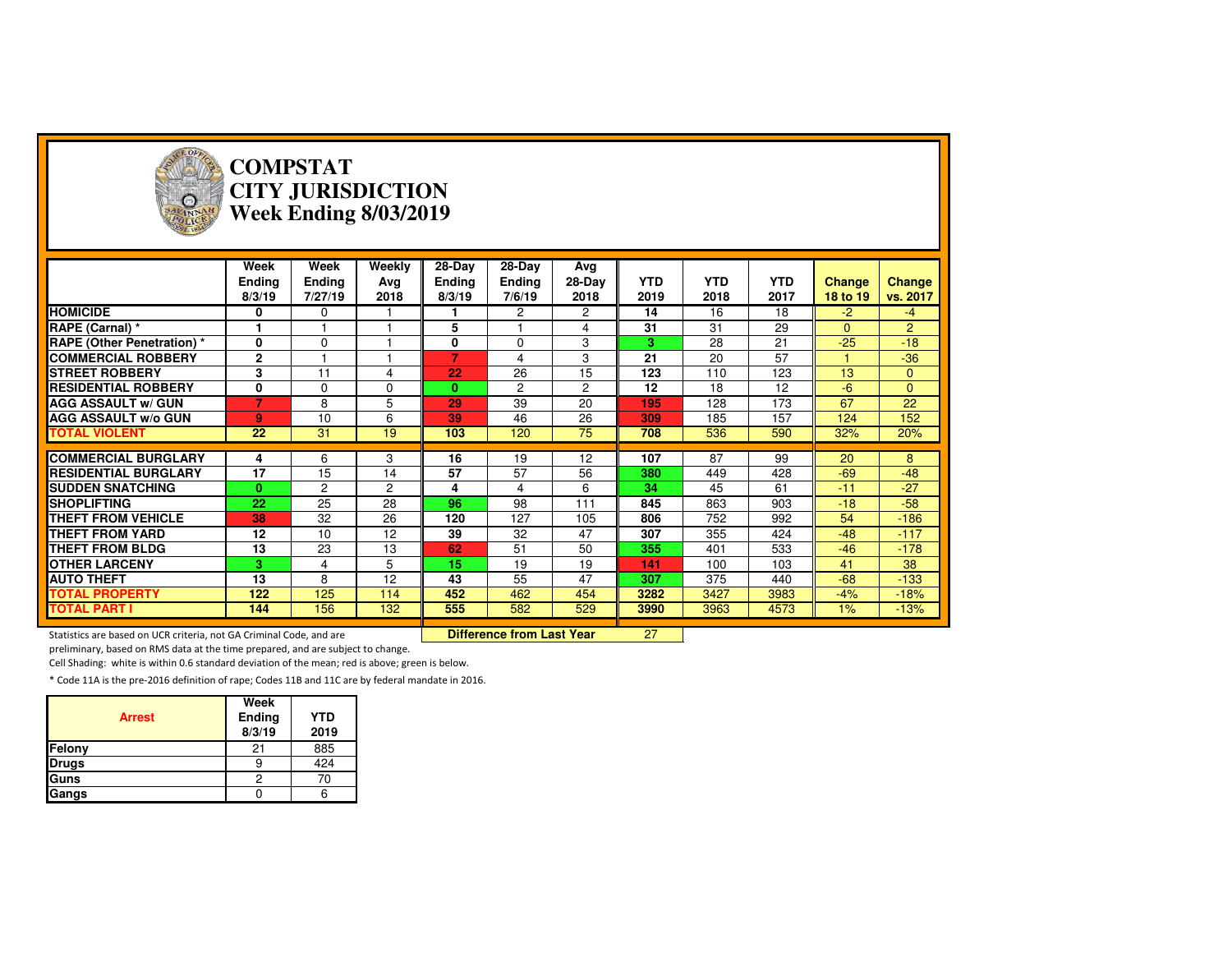

## **COMPSTAT PRECINCT COMMANDER: NORTH PRECINCTWeek Ending 8/03/2019**

**CAPT. CARY HILL**



|                                   | Week<br><b>Ending</b><br>8/3/19 | Week<br>Ending<br>7/27/19 | Weekly<br>Avg<br>2018 | 28-Day<br>Ending<br>8/3/19 | $28-Dav$<br><b>Ending</b><br>7/6/19 | Avg<br>28-Day<br>2018 | <b>YTD</b><br>2019 | <b>YTD</b><br>2018 | <b>YTD</b><br>2017 | <b>Change</b><br>18 to 19 | <b>Change</b><br>vs. 2017 |
|-----------------------------------|---------------------------------|---------------------------|-----------------------|----------------------------|-------------------------------------|-----------------------|--------------------|--------------------|--------------------|---------------------------|---------------------------|
| <b>HOMICIDE</b>                   | 0                               | 0                         | 0                     | 0                          | $\Omega$                            | 0                     | 3                  | 3                  | 3                  | $\Omega$                  | $\mathbf{0}$              |
| RAPE (Carnal) *                   | $\bf{0}$                        | 0                         | $\Omega$              |                            | $\Omega$                            |                       | 7                  | 7                  | 11                 | $\Omega$                  | $-4$                      |
| <b>RAPE (Other Penetration) *</b> | $\bf{0}$                        | 0                         | $\Omega$              | $\bf{0}$                   | $\mathbf{0}$                        | 0                     | $\overline{2}$     | 4                  | 4                  | $-2$                      | $-2$                      |
| <b>COMMERCIAL ROBBERY</b>         | 0                               | 0                         | 0                     |                            | $\Omega$                            | <sup>0</sup>          | $\mathbf{2}$       | 5                  | 6                  | $-3$                      | $-4$                      |
| <b>STREET ROBBERY</b>             | 0                               | 5                         |                       | 8                          | $\overline{7}$                      | 5                     | 36                 | 33                 | 45                 | 3                         | -9                        |
| <b>RESIDENTIAL ROBBERY</b>        | 0                               | 0                         | $\Omega$              | 0                          |                                     | 0                     | 3                  | 5                  |                    | -2                        | $\overline{2}$            |
| <b>AGG ASSAULT w/ GUN</b>         | 1                               | 2                         |                       | 5                          | $\overline{ }$                      | 5                     | 42                 | 31                 | 36                 | 11                        | 6                         |
| <b>AGG ASSAULT w/o GUN</b>        | 3                               | 0                         | $\overline{c}$        | 10                         | 13                                  | 8                     | 90                 | 56                 | 36                 | 34                        | 54                        |
| <b>TOTAL VIOLENT</b>              | 4                               |                           | 5                     | 25                         | 28                                  | 20                    | 185                | 144                | 142                | 28%                       | 30%                       |
|                                   |                                 |                           |                       |                            |                                     |                       |                    |                    |                    |                           |                           |
| <b>COMMERCIAL BURGLARY</b>        | $\mathbf{2}$                    | 3                         |                       | 8                          | 4                                   | 3                     | 25                 | 20                 | 34                 | 5                         | $-9$                      |
| <b>RESIDENTIAL BURGLARY</b>       | $\mathbf{2}$                    | 3                         |                       | 6                          | $\overline{7}$                      | 6                     | 56                 | 49                 | 42                 | $\overline{7}$            | 14                        |
| <b>SUDDEN SNATCHING</b>           | $\bf{0}$                        | 0                         |                       | 0                          | 2                                   | 2                     | 12                 | 22                 | 33                 | $-10$                     | $-21$                     |
| <b>SHOPLIFTING</b>                | 3                               | 3                         | 4                     | 13                         | 9                                   | 18                    | 94                 | 165                | 130                | $-71$                     | $-36$                     |
| <b>THEFT FROM VEHICLE</b>         | 5                               | 6                         | 6                     | 23                         | 31                                  | 23                    | 187                | 156                | 234                | 31                        | $-47$                     |
| <b>THEFT FROM YARD</b>            |                                 | 4                         | 3                     | 12                         | 5                                   | 13                    | 78                 | 91                 | 137                | $-13$                     | $-59$                     |
| <b>THEFT FROM BLDG</b>            | 4                               | 7                         | 3                     | 16                         | 13                                  | 14                    | 86                 | 108                | 166                | $-22$                     | $-80$                     |
| <b>IOTHER LARCENY</b>             |                                 | 0                         |                       | $\overline{2}$             | $\overline{2}$                      | 6                     | 27                 | 26                 | 26                 |                           |                           |
| <b>AUTO THEFT</b>                 | 4                               | 4                         | 3                     | 10                         | 10                                  | 10                    | 55                 | 70                 | 113                | $-15$                     | $-58$                     |
| <b>TOTAL PROPERTY</b>             | 22                              | 30                        | 23                    | 90                         | 83                                  | 94                    | 620                | 707                | 915                | $-12%$                    | $-32%$                    |
| <b>TOTAL PART I</b>               | 26                              | 37                        | 28                    | 115                        | 111                                 | 114                   | 805                | 851                | 1057               | $-5%$                     | $-24%$                    |

Statistics are based on UCR criteria, not GA Criminal Code, and are **Difference from Last Year** 

-46

preliminary, based on RMS data at the time prepared, and are subject to change.

Cell Shading: white is within 0.6 standard deviation of the mean; red is above; green is below.

| <b>Arrests</b> | Week<br>Ending<br>8/3/19 | YTD<br>2019 |
|----------------|--------------------------|-------------|
| <b>Felony</b>  | 13                       | 250         |
| <b>Guns</b>    |                          | 140         |
| <b>Drugs</b>   |                          | 25          |
| Gangs          |                          |             |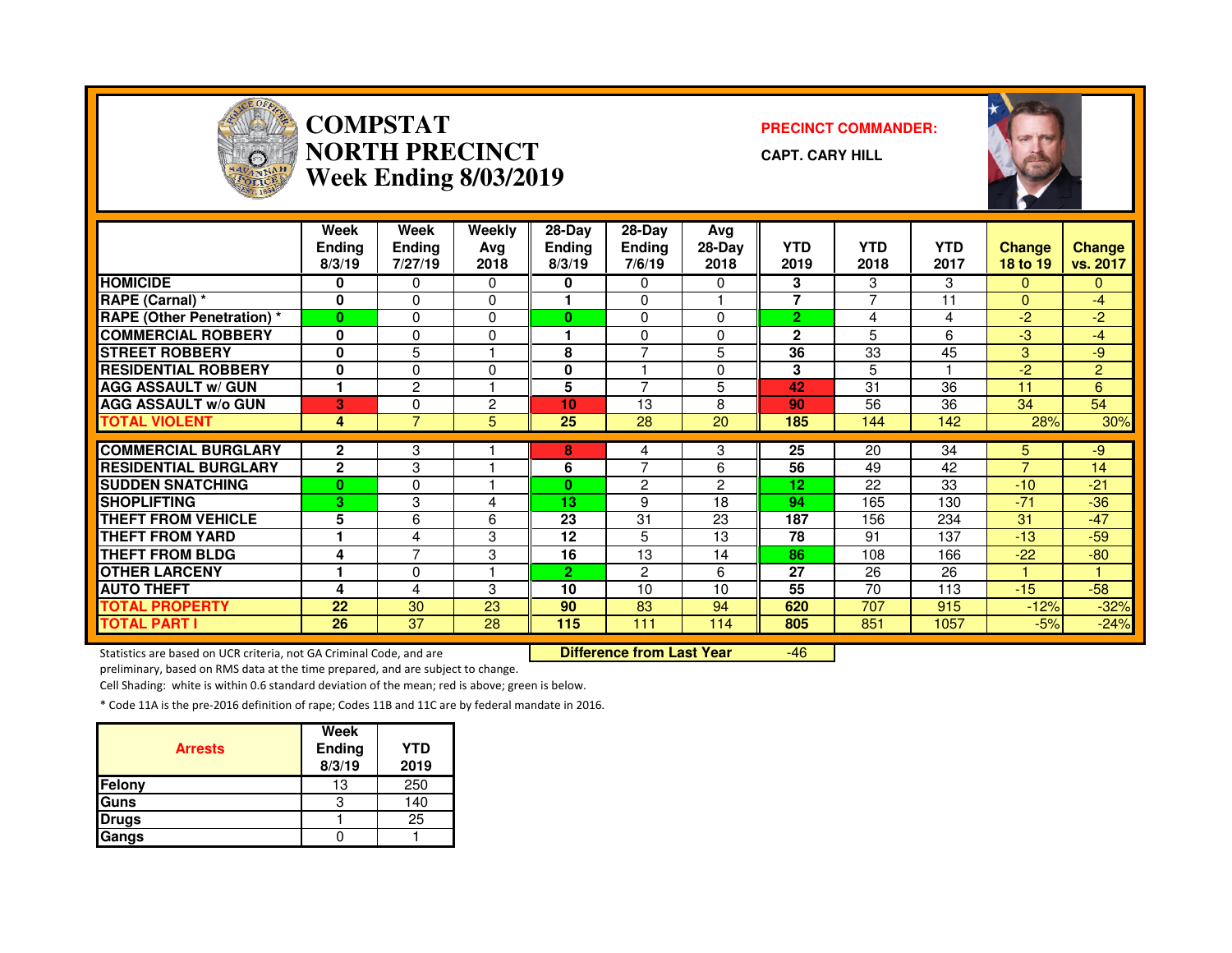

## **COMPSTAT PRECINCT COMMANDER: CENTRAL PRECINCTWeek Ending 8/03/2019**

**CAPT. BEN HERRON**



|                                   | Week<br>Ending<br>8/3/19 | Week<br><b>Endina</b><br>7/27/19 | Weekly<br>Ava<br>2018 | 28-Day<br>Endina<br>8/3/19 | 28-Dav<br><b>Ending</b><br>7/6/19 | Avg<br>28-Day<br>2018 | <b>YTD</b><br>2019 | <b>YTD</b><br>2018 | <b>YTD</b><br>2017 | <b>Change</b><br>18 to 19 | <b>Change</b><br>vs. 2017 |
|-----------------------------------|--------------------------|----------------------------------|-----------------------|----------------------------|-----------------------------------|-----------------------|--------------------|--------------------|--------------------|---------------------------|---------------------------|
| <b>HOMICIDE</b>                   | 0                        | 0                                | $\Omega$              |                            | 0                                 |                       | 3                  |                    | 6                  | $\mathbf{P}$              | $-3$                      |
| RAPE (Carnal) *                   | 0                        | 0                                | 0                     | 0                          | $\Omega$                          |                       | 8                  | 10                 | 12                 | -2.                       | $-4$                      |
| <b>RAPE (Other Penetration) *</b> | 0                        | $\Omega$                         | $\Omega$              | $\bf{0}$                   | $\Omega$                          |                       | ٠                  | 6                  | 5                  | $-5$                      | $-4$                      |
| <b>COMMERCIAL ROBBERY</b>         | $\overline{2}$           | 0                                | $\Omega$              | 3                          | 2                                 |                       | 8                  | 3                  | 11                 | 5                         | $-3$                      |
| <b>STREET ROBBERY</b>             | 1                        |                                  |                       | 5                          | 5                                 | 5                     | 35                 | 30                 | 33                 | 5                         | $\overline{2}$            |
| <b>RESIDENTIAL ROBBERY</b>        | 0                        | 0                                | $\Omega$              | 0                          | $\Omega$                          |                       | 3                  | 5                  | 5                  | -2                        | $-2$                      |
| <b>AGG ASSAULT w/ GUN</b>         |                          |                                  | $\overline{2}$        | 5.                         | 14                                |                       | 60                 | 49                 | 65                 | 11                        | $-5$                      |
| <b>AGG ASSAULT w/o GUN</b>        | $\overline{2}$           | 5                                | $\overline{2}$        | 10                         | 11                                |                       | 77                 | 50                 | 50                 | 27                        | 27                        |
| <b>TOTAL VIOLENT</b>              | 6                        | $\overline{7}$                   | 5                     | 24                         | 32                                | 22                    | 195                | 154                | 187                | 27%                       | 4%                        |
| <b>COMMERCIAL BURGLARY</b>        |                          |                                  |                       | $\mathbf{2}$               | 6                                 | 3                     | 26                 | 23                 | 23                 | 3                         | 3 <sup>1</sup>            |
| <b>RESIDENTIAL BURGLARY</b>       | 0                        |                                  |                       |                            | 17                                |                       |                    |                    |                    |                           |                           |
|                                   | 6                        | 6                                | 4                     | 24                         |                                   | 15                    | 122                | 135                | 128                | $-13$                     | -6                        |
| <b>SUDDEN SNATCHING</b>           | 0                        | 2<br>7                           | 0                     | $\overline{2}$             | $\Omega$                          |                       | 6                  |                    | 16                 | -1                        | $-10$                     |
| <b>SHOPLIFTING</b>                | 6                        |                                  | 4                     | 22                         | 14                                | 17                    | 142                | 115                | 157                | 27                        | $-15$                     |
| <b>THEFT FROM VEHICLE</b>         | 15                       | 11                               | $\overline{7}$        | 38                         | 20                                | 26                    | 196                | 194                | 261                | $\overline{2}$            | $-65$                     |
| <b>THEFT FROM YARD</b>            | 5                        | 4                                | 4                     | 14                         | 7                                 | 16                    | 113                | 104                | 139                | 9                         | $-26$                     |
| <b>THEFT FROM BLDG</b>            | 4                        | $\overline{c}$                   | 3                     | 11                         | 12                                | 13                    | 76                 | 108                | 112                | $-32$                     | $-36$                     |
| <b>OTHER LARCENY</b>              | -1                       |                                  |                       | 6                          | 6                                 | 5.                    | 48                 | 21                 | 29                 | 27                        | 19                        |
| <b>AUTO THEFT</b>                 | 4                        |                                  | 4                     | 10                         | 10                                | 14                    | 82                 | 119                | 130                | $-37$                     | $-48$                     |
| <b>TOTAL PROPERTY</b>             | 41                       | 35                               | 27                    | 129                        | 92                                | 109                   | 811                | 826                | 995                | $-2%$                     | $-18%$                    |
| <b>TOTAL PART I</b>               | 47                       | 42                               | 33                    | 153                        | 124                               | 131                   | 1006               | 980                | 1182               | 3%                        | $-15%$                    |

Statistics are based on UCR criteria, not GA Criminal Code, and are **Difference from Last Year** 

<sup>26</sup>

preliminary, based on RMS data at the time prepared, and are subject to change.

Cell Shading: white is within 0.6 standard deviation of the mean; red is above; green is below.

| <b>Arrests</b> | Week<br>Ending<br>8/3/19 | <b>YTD</b><br>2019 |
|----------------|--------------------------|--------------------|
| Felony         |                          | 256                |
| <b>Drugs</b>   |                          | 133                |
| Guns           |                          |                    |
| Gangs          |                          |                    |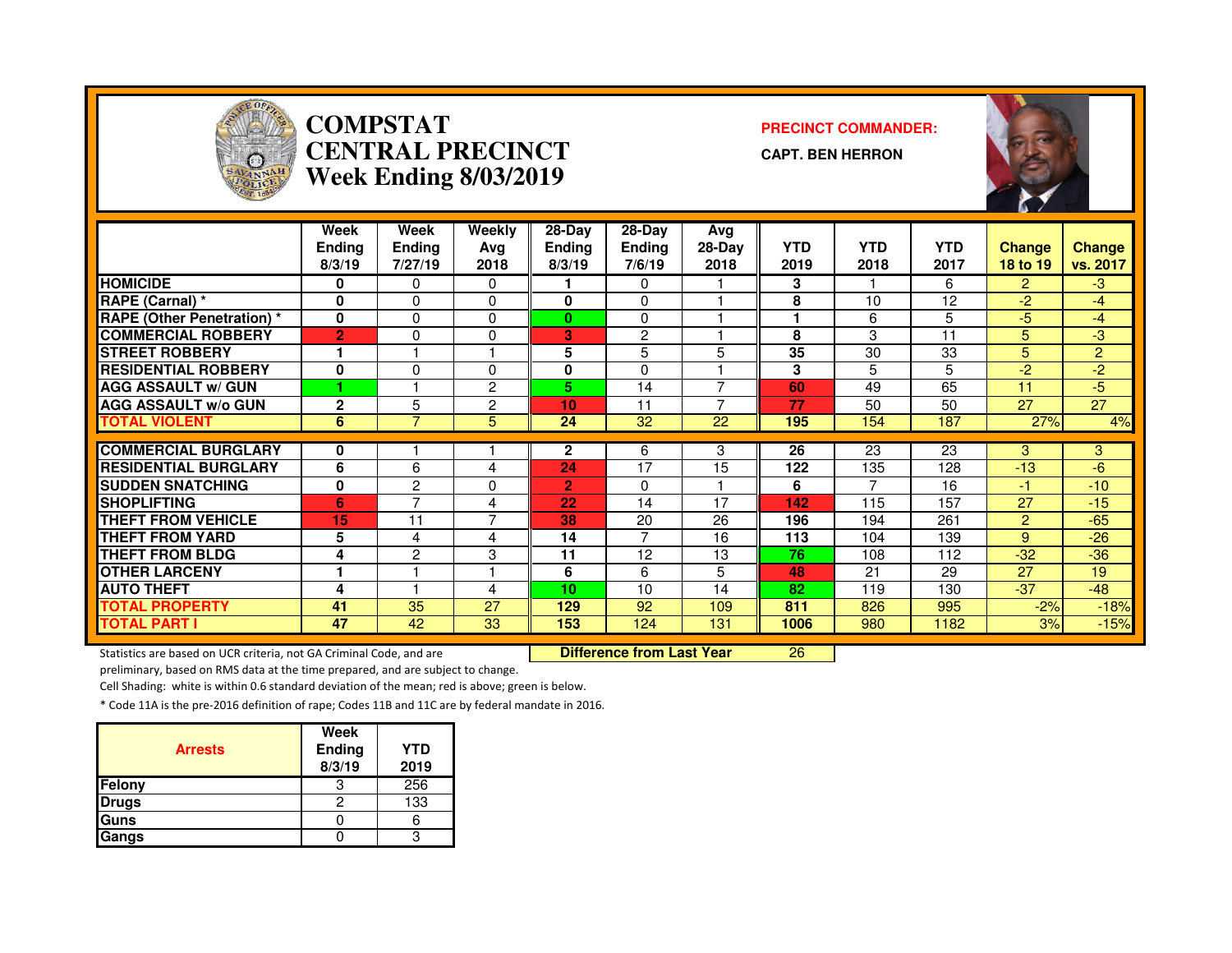

# **COMPSTAT PRECINCT COMMANDER: SOUTH PRECINCTWeek Ending 8/03/2019**

**CAPT. MICHELLE HALFORD**



|                                   | Week<br><b>Ending</b><br>8/3/19 | Week<br><b>Ending</b><br>7/27/19 | Weekly<br>Avg<br>2018 | $28-Dav$<br>Ending<br>8/3/19 | $28-Dav$<br><b>Ending</b><br>7/6/19 | Avg<br>$28-Day$<br>2018 | <b>YTD</b><br>2019 | <b>YTD</b><br>2018 | <b>YTD</b><br>2017 | <b>Change</b><br>18 to 19 | <b>Change</b><br>vs. 2017 |
|-----------------------------------|---------------------------------|----------------------------------|-----------------------|------------------------------|-------------------------------------|-------------------------|--------------------|--------------------|--------------------|---------------------------|---------------------------|
| <b>HOMICIDE</b>                   | 0                               | 0                                | $\mathbf{0}$          | 0                            | 0                                   | 0                       | 5                  | 3                  |                    | $\overline{2}$            | 4                         |
| RAPE (Carnal) *                   | 0                               | 0                                | $\Omega$              |                              |                                     |                         | $\overline{7}$     | 6                  | 4                  |                           | 3                         |
| <b>RAPE (Other Penetration)</b> * | $\bf{0}$                        | $\Omega$                         | 0                     | 0                            | $\Omega$                            |                         | $\bf{0}$           | 13                 | 3                  | $-13$                     | $-3$                      |
| <b>COMMERCIAL ROBBERY</b>         | 0                               |                                  | $\Omega$              | 3                            | 2                                   |                         | 9                  | 8                  | 18                 |                           | $-9$                      |
| <b>STREET ROBBERY</b>             |                                 | 3                                |                       | 5                            | 5                                   | 3                       | 24                 | 22                 | 17                 | $\overline{2}$            | $\overline{7}$            |
| <b>RESIDENTIAL ROBBERY</b>        | 0                               | $\Omega$                         | $\mathbf{0}$          | 0                            | 0                                   |                         | 3                  | 6                  |                    | $-3$                      | $\overline{2}$            |
| <b>AGG ASSAULT w/ GUN</b>         | 3                               | $\mathbf{0}$                     |                       | 6                            | 8                                   | 2                       | 37                 | 11                 | 25                 | 26                        | 12                        |
| <b>AGG ASSAULT w/o GUN</b>        |                                 |                                  |                       | 3                            | 8                                   | 4                       | 51                 | 27                 | 22                 | 24                        | 29                        |
| <b>TOTAL VIOLENT</b>              | 5                               | 5                                | 3                     | 18                           | 24                                  | 14                      | 136                | 96                 | 91                 | 42%                       | 49%                       |
| <b>COMMERCIAL BURGLARY</b>        | 0                               | 2                                |                       | 4                            | 4                                   | 5                       | 42                 | 28                 | 34                 | 14                        | 8                         |
| <b>RESIDENTIAL BURGLARY</b>       |                                 | 3                                |                       | 9                            | 13                                  | 15                      | 60                 | 125                | 103                | $-65$                     | $-43$                     |
|                                   |                                 |                                  | 4                     |                              |                                     |                         |                    |                    |                    |                           |                           |
| <b>SUDDEN SNATCHING</b>           | 0                               | 0                                | $\Omega$              |                              |                                     |                         | 8                  |                    | 3                  |                           | 5                         |
| <b>SHOPLIFTING</b>                | 9                               | 12                               | 13                    | 42                           | 43                                  | 53                      | 425                | 389                | 439                | 36                        | $-14$                     |
| <b>THEFT FROM VEHICLE</b>         | 10                              | 9                                | 7                     | 37                           | 55                                  | 28                      | 230                | 220                | 272                | 10 <sup>1</sup>           | $-42$                     |
| <b>THEFT FROM YARD</b>            |                                 |                                  | $\overline{c}$        | 4                            | 9                                   | 8                       | 45                 | 66                 | 58                 | $-21$                     | $-13$                     |
| <b>THEFT FROM BLDG</b>            | $\mathbf{2}$                    | 6                                | 3                     | 16                           | 17                                  | 12                      | 103                | 83                 | 145                | 20                        | $-42$                     |
| <b>OTHER LARCENY</b>              | 0                               | $\overline{2}$                   |                       | 4                            | 5                                   | $\overline{2}$          | 30                 | 16                 | 24                 | 14                        | 6                         |
| <b>AUTO THEFT</b>                 | $\mathbf{2}$                    | $\Omega$                         | 3                     | 10                           | 19                                  | 11                      | 82                 | 92                 | 94                 | $-10$                     | $-12$                     |
| <b>TOTAL PROPERTY</b>             | 25                              | 35                               | 34                    | 127                          | 166                                 | 136                     | 1025               | 1026               | 1172               | 0%                        | $-13%$                    |
| <b>TOTAL PART I</b>               | 30                              | 40                               | 37                    | 145                          | 190                                 | 150                     | 1161               | 1122               | 1263               | 3%                        | $-8%$                     |

Statistics are based on UCR criteria, not GA Criminal Code, and are **Difference from Last Year** 

<sup>39</sup>

preliminary, based on RMS data at the time prepared, and are subject to change.

Cell Shading: white is within 0.6 standard deviation of the mean; red is above; green is below.

| <b>Arrests</b> | Week<br>Ending<br>8/3/2019 | YTD<br>2019 |
|----------------|----------------------------|-------------|
| Felony         |                            |             |
| <b>Drugs</b>   |                            |             |
| Gun            |                            |             |
| Gangs          |                            |             |